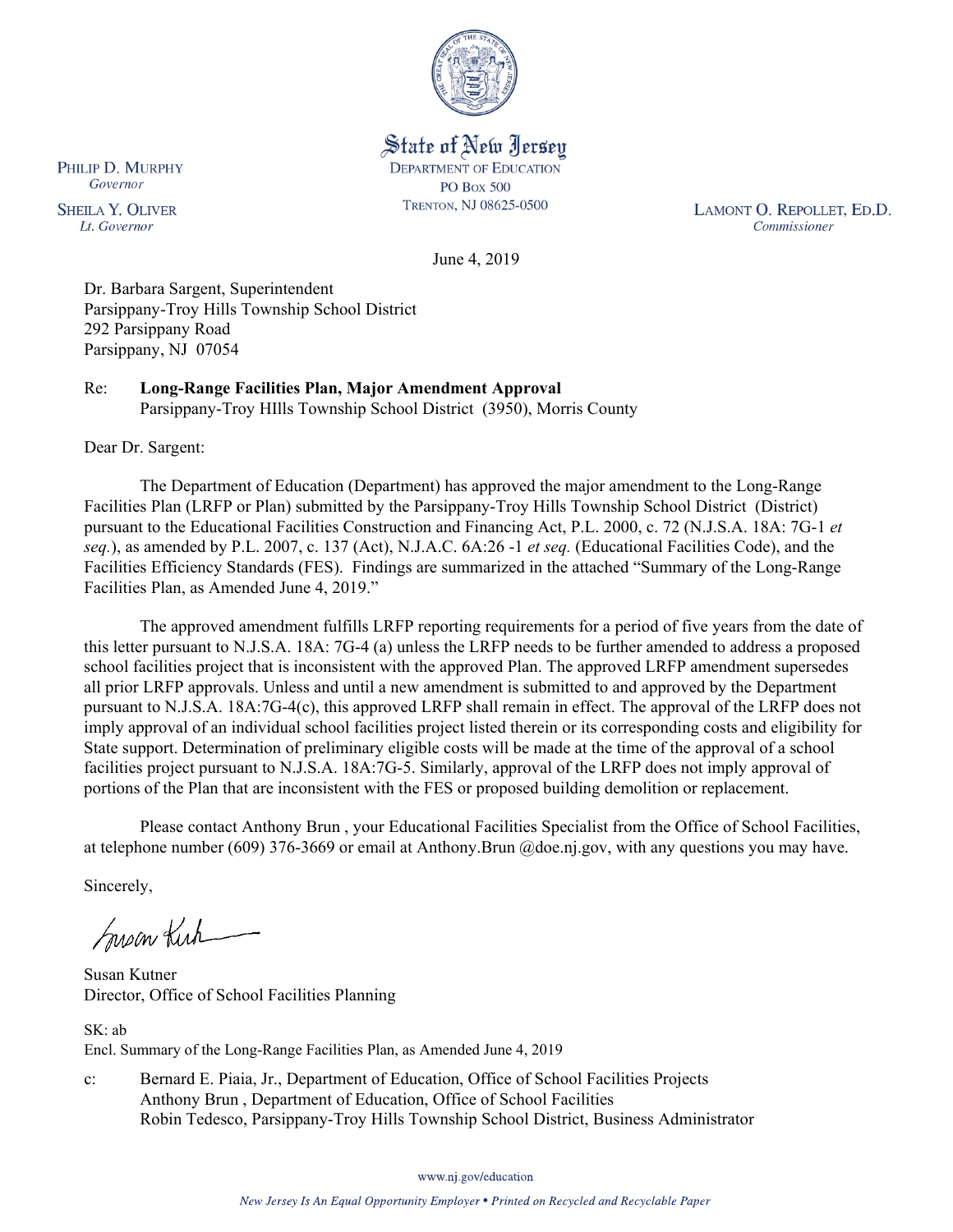# **Parsippany-Troy Hills Township School District (3950) Summary of the Long-Range Facilities Plan, as Amended June 4, 2019**

The Department of Education (Department) has completed its review of the major amendment to the Long-Range Facilities Plan (LRFP or Plan) submitted by the Parsippany-Troy Hills Township School Distict (District) pursuant to the Educational Facilities Construction and Financing Act, P.L. 2000, c. 72 (N.J.S.A. 18A: 7G-1 *et seq.*), as amended by P.L. 2007, c. 137 (Act), N.J.A.C. 6A:26-1 et seq. (Educational Facilities Code), and the Facilities Efficiency Standards (FES).

The following provides a summary of the District's approved amended LRFP. The summary is based on the standards set forth in the Act, the Educational Facilities Code, the FES, District-reported information in the Department's LRFP reporting system, and supporting documentation. The referenced reports in *italic* text are standard reports available on the Department's LRFP website.

### **1. Inventory Overview**

**2.** The District is classified as a Regular Operating District (ROD) for funding purposes. It provides services for students in grades PK-12.

The District identified existing and proposed schools, sites, buildings, rooms, and site amenities in its LRFP. Table 1 lists the number of existing and proposed district schools, sites, and buildings. Detailed information can be found in the *School Asset Inventory Report* and the *Site Asset Inventory Report.*

**As directed by the Department, school facilities projects that have received initial approval by the Department and have been approved by the voters, if applicable, are represented as "existing" in the LRFP.** Approved projects that include new construction and/or the reconfiguration/reassignment of existing program space are as follows: n/a.

|                                              | <b>Existing</b> | <b>Proposed</b> |
|----------------------------------------------|-----------------|-----------------|
| Number of Schools (assigned DOE school code) | 14              | 14              |
| Number of School Buildings <sup>1</sup>      | 14              | 14              |
| Number of Non-School Buildings <sup>2</sup>  |                 |                 |
| Number of Vacant Buildings                   |                 |                 |
| Number of Sites                              |                 |                 |

# **Table 1: Number of Schools, School Buildings, and Sites**

*1 Includes district-owned buildings and long-term leases serving students in district-operated programs 2 Includes occupied district-owned buildings not associated with a school, such as administrative or utility buildings*

Based on the existing facilities inventory submitted by the District:

- Schools using leased buildings (short or long-term):  $n/a$
- Schools using temporary classroom units (TCUs), excluding TCUs supporting construction: n/a.
- Vacant/unassigned school buildings:  $n/a$ .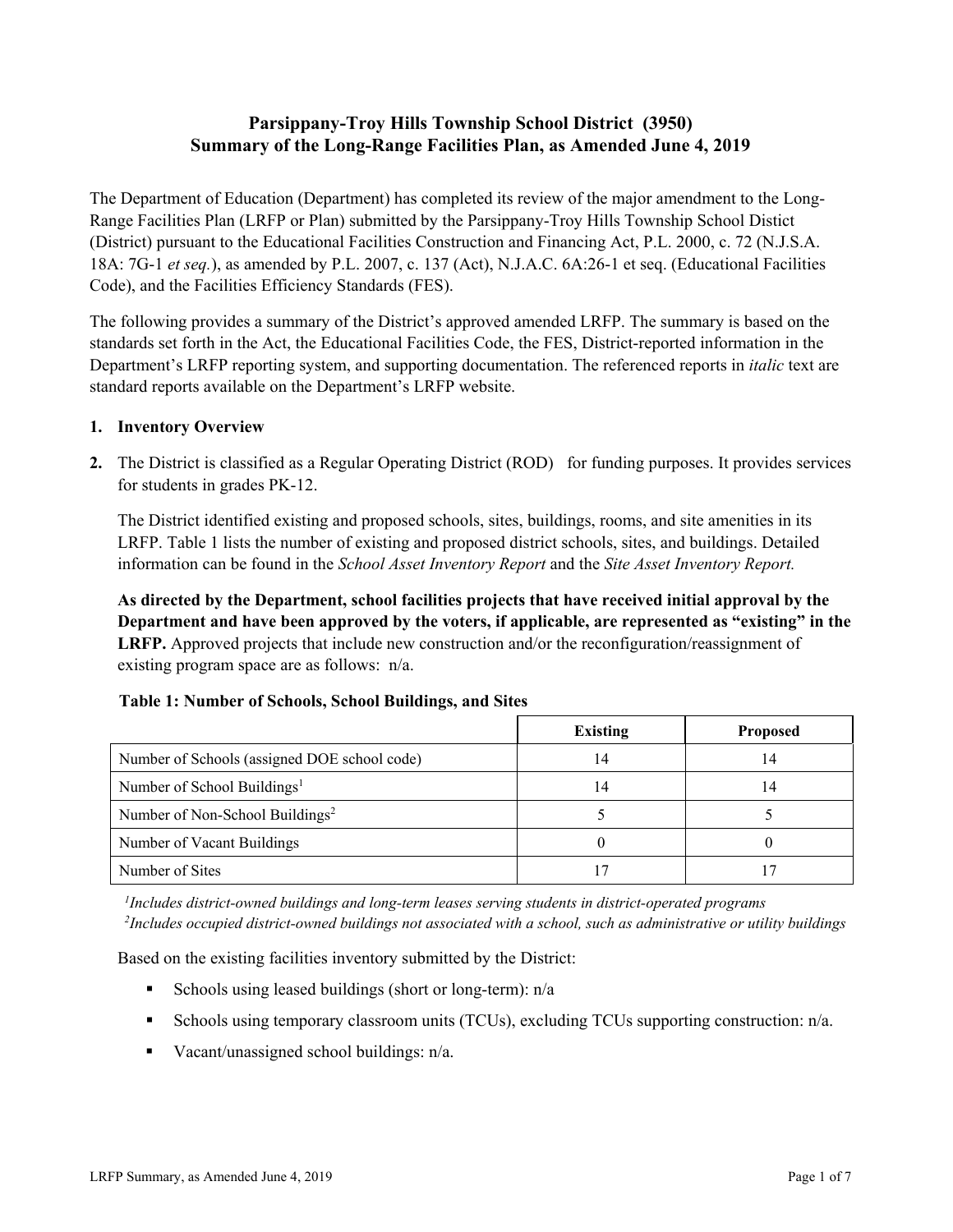**FINDINGS** The Department has determined that the proposed inventory is adequate for approval of the District's LRFP amendment. However, the LRFP determination does not imply approval of an individual school facilities project listed within the LRFP; the District must submit individual project applications for project approval.

# **2. District Enrollments**

The District determined the number of students, or "proposed enrollments," to be accommodated for LRFP planning purposes on a district-wide basis and in each school.

The Department minimally requires the submission of a standard cohort-survival projection. The cohortsurvival method projection method forecasts future students based upon the survival of the existing student population as it moves from grade to grade. A survival ratio of less than 1.00 indicates a loss of students, while a survival ratio of more than 1.00 indicates the class size is increasing. For example, if a survival ratio tracking first to second grade is computed to be 1.05, the grade size is increasing by 5% from one year to the next. The cohort-survival projection methodology works well for communities with stable demographic conditions. Atypical events impacting housing or enrollments, such as an economic downturn that halts new housing construction or the opening of a charter or private school, typically makes a cohort-survival projection less reliable.

#### **Proposed enrollments are based on a standard cohort-survival enrollment projection.**

Adequate supporting documentation was submitted to the Department to justify the proposed enrollments. Table 2 provides a comparison of existing and projected enrollments. All totals include special education students.

| <b>Grades</b>                | <b>Existing Enrollments</b><br>2018-19 School Year | <b>District Proposed Enrollments</b><br>2023-24 School Year |
|------------------------------|----------------------------------------------------|-------------------------------------------------------------|
| PK (excl. private providers) | 69                                                 | 140                                                         |
| Grades K-5                   | 3317                                               | 3245                                                        |
| Grades 6-8                   | 1730                                               | 1779                                                        |
| Grades 9-12                  | 1994                                               | 2026                                                        |
| Totals K-12                  | 7041                                               | 7050                                                        |

#### **Table 2: Enrollments**

**FINDINGS** The Department has determined the District's proposed enrollments to be acceptable for approval of the District's LRFP amendment. The Department will require a current enrollment projection at the time an application for a school facilities project is submitted incorporating the District's most recent enrollments in order to verify that the LRFP's planned capacity is appropriate for the updated enrollments.

# **3. District Practices Capacity**

Based on information provided in the room inventories, *District Practices Capacity* was calculated for each school building to determine whether adequate capacity is proposed for the projected enrollments based on district scheduling and class size practices. The capacity totals assume instructional buildings can be fully utilized regardless of school sending areas, transportation, and other operational issues. The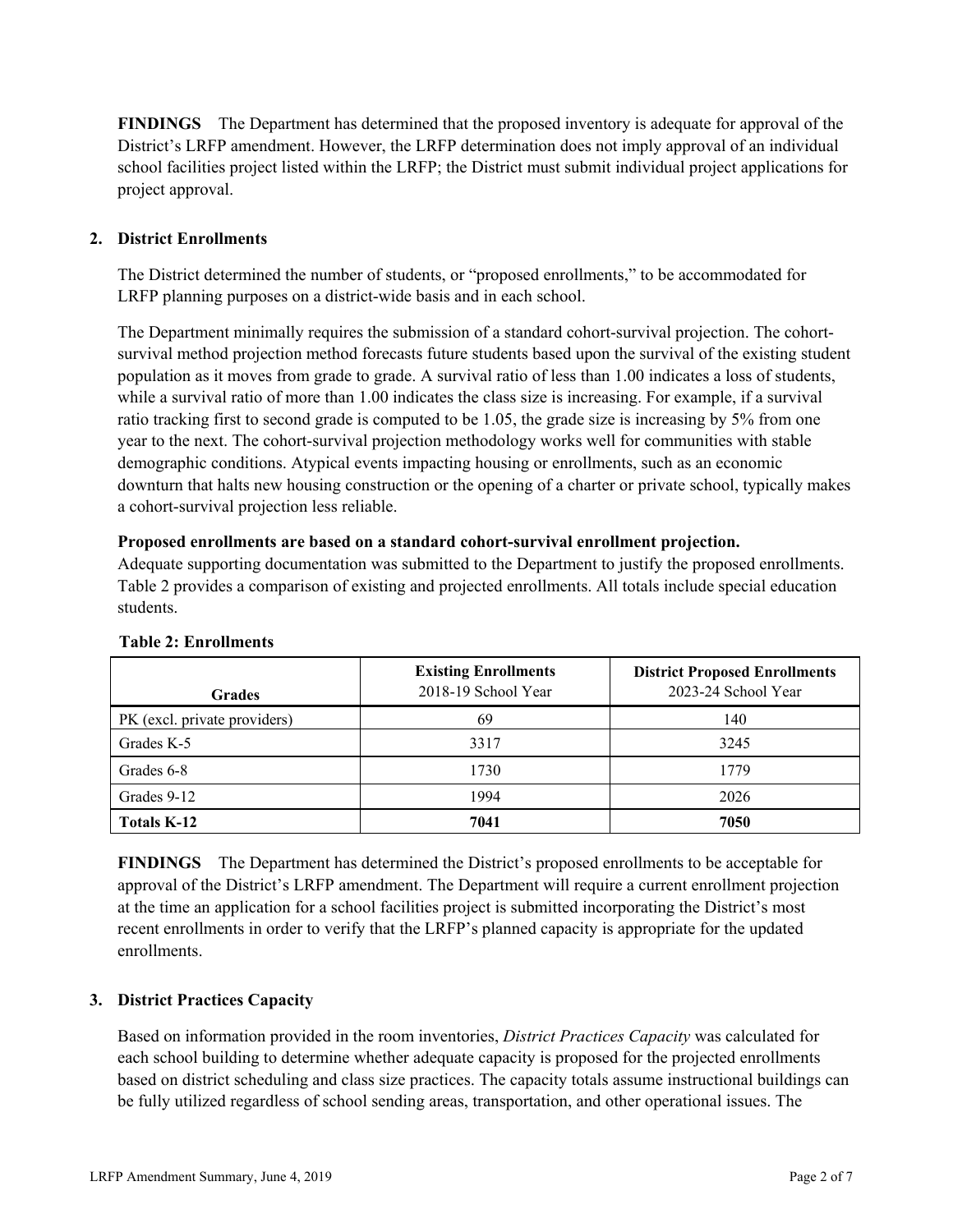calculations only consider district-owned buildings and long-term leases; short term leases and temporary buildings are excluded. A capacity utilization factor of 90% for classrooms serving grades K-8 and 85% for classrooms serving grades 9-12 is applied in accordance with the FES. No capacity utilization factor is applied to preschool classrooms.

In certain cases, districts may achieve adequate District Practices Capacity to accommodate enrollments but provide inadequate square feet per student in accordance with the FES, resulting in educational adequacy issues and "Unhoused Students." Unhoused students are considered in the "Functional Capacity" calculations used to determine potential State support for school facilities projects and are analyzed in Section 4.

Table 3 provides a summary of proposed enrollments and existing and proposed District-wide capacities. Detailed information can be found in the LRFP website reports titled *FES and District Practices Capacity Report, Existing Rooms Inventory Report, and Proposed Rooms Inventory Report.*

| <b>Grades</b>          | <b>Proposed</b><br><b>Enrollments</b> | <b>Existing</b><br><b>District</b><br><b>Practices</b><br>Capacity | <b>Existing</b><br>Deviation* | <b>Proposed</b><br><b>District</b><br><b>Practices</b><br>Capacity | <b>Proposed</b><br>Deviation* |
|------------------------|---------------------------------------|--------------------------------------------------------------------|-------------------------------|--------------------------------------------------------------------|-------------------------------|
| Preschool (PK)         | 140                                   | Incl. in $K-5$                                                     | Incl. in $K-5$                | Incl. in $K-5$                                                     | Incl. in $K-5$                |
| Elementary $(K-5)$     | 3,245                                 | 3,485.20                                                           | 100.20                        | 3,485.20                                                           | 100.20                        |
| Middle $(6-8)$         | 1,779                                 | 1,777.85                                                           | $-1.15$                       | 1,777.85                                                           | $-1.15$                       |
| High $(9-12)$          | 2,026                                 | 2,027.25                                                           | 1.25                          | 2,027.25                                                           | 1.25                          |
| <b>District Totals</b> | 7,190                                 | 7,290.30                                                           | 100.30                        | 7,290.30                                                           | 100.30                        |

**Table 3: District Practices Capacity Analysis**

*\* Positive numbers signify surplus capacity; negative numbers signify inadequate capacity. Negative values for District Practices capacity are acceptable for approval if proposed enrollments do not exceed 100% capacity utilization.*

Considerations:

- Based on the proposed enrollments and existing room inventories, the District is projected to have inadequate capacity for the following grade groups, assuming all school buildings can be fully utilized: n/a
- Adequate justification has been provided by the District if the proposed capacity for a school significantly deviates from the proposed enrollments. Generally, surplus capacity is acceptable for LRFP approval if additional capacity is not proposed through new construction.

**FINDINGS**The Department has determined that proposed District capacity, in accordance with the proposed enrollments, is adequate for approval of the District's LRFP amendment. The Department will require a current enrollment projection at the time an application for a school facilities project is submitted, incorporating the District's most recent Fall Enrollment Report, in order to verify that the LRFP's planned capacity meets the District's updated enrollments.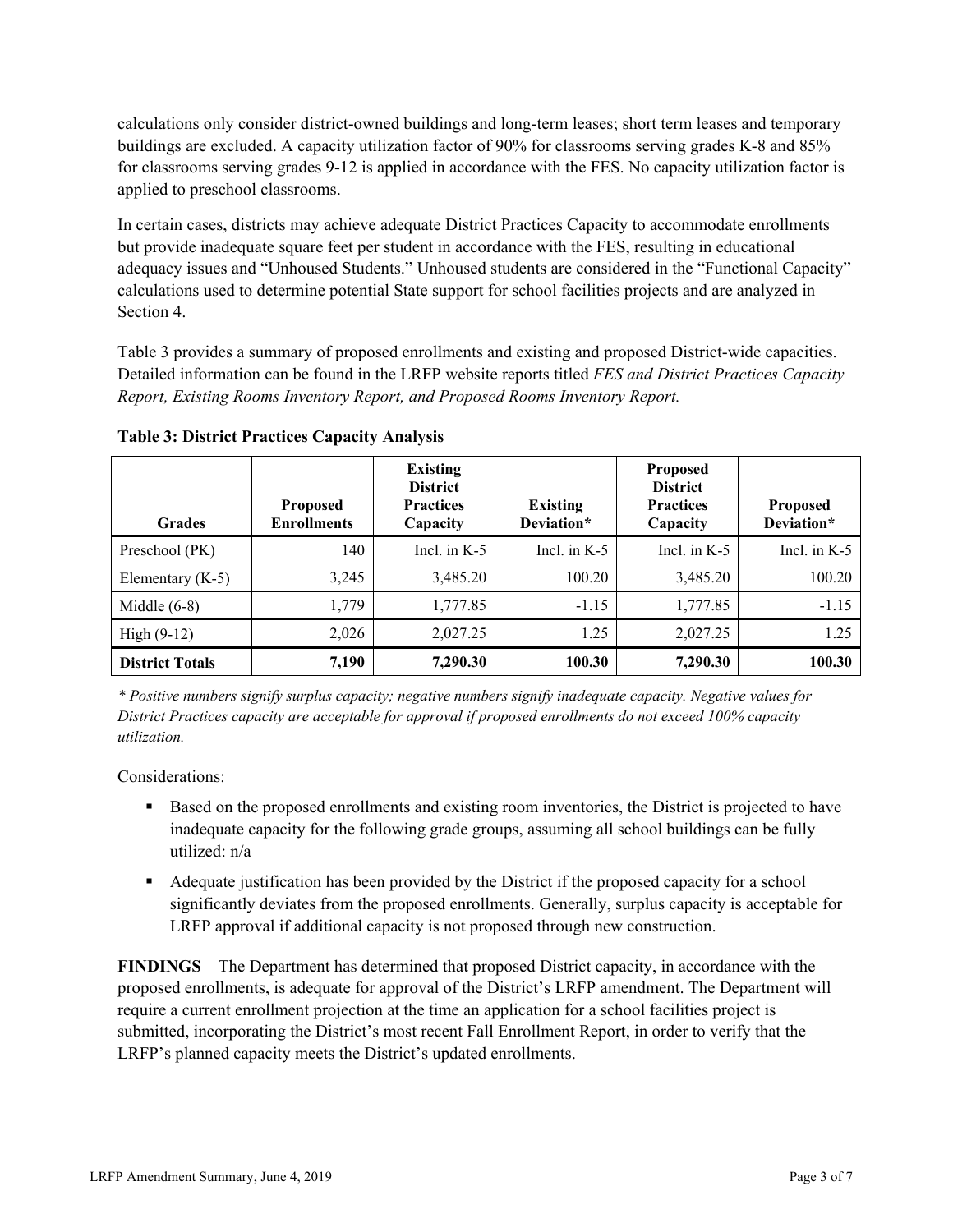### **4. Functional Capacity and Unhoused Students**

*Functional Capacity* was calculated and compared to the proposed enrollments to provide a preliminary estimate of Unhoused Students and new construction funding eligibility.

*Functional Capacity* is the adjusted gross square footage of a school building *(total gross square feet minus excluded space)* divided by the minimum area allowance per full-time equivalent student for the grade level contained therein. *Unhoused Students* is the number of students projected to be enrolled in the District that exceeds the Functional Capacity of the District's schools pursuant to N.J.A.C. 6A:26-2.2(c). *Excluded Square Feet* includes (1) square footage exceeding the FES for any pre-kindergarten, kindergarten, general education, or self-contained special education classroom; (2) grossing factor square footage *(corridors, stairs, mechanical rooms, etc.)* that exceeds the FES allowance, and (3) square feet proposed to be demolished or discontinued from use. Excluded square feet may be revised during the review process for individual school facilities projects.

Table 4 provides a preliminary assessment of the Functional Capacity, Unhoused Students, and Estimated Maximum Approved Area for each FES grade group. The calculations exclude temporary facilities and short-term leased buildings. School buildings proposed for whole or partial demolition or reassignment to a non-school use are excluded from the calculations pending project application review. If a building is proposed to be reassigned to a different school, the square footage is applied to the proposed grades after reassignment. Buildings that are not assigned to a school are excluded from the calculations. Detailed information concerning the calculations can be found in the *Functional Capacity and Unhoused Students Report* and the *Excluded Square Footage Report.*

|                                              | PK             | $K-5$     | $6 - 8$  | $9-12$   | <b>Total</b> |
|----------------------------------------------|----------------|-----------|----------|----------|--------------|
| Proposed Enrollments                         | 140            | 3,245     | 1,779    | 2,026    | 7,190        |
| FES Area Allowance (SF/student)              | 125.00         | 125.00    | 134.00   | 151.00   |              |
| <b>Prior to Completion of Proposed Work:</b> |                |           |          |          |              |
| <b>Existing Gross Square Feet</b>            | incl. in $K-5$ | 385,513   | 263,531  | 392,386  | 1,041,430    |
| Adjusted Gross Square Feet                   |                | 372,853   | 237,545  | 373,898  | 984,296      |
| <b>Adjusted Functional Capacity</b>          |                | 2,982.82  | 1,772.73 | 2,476.15 |              |
| Unhoused Students                            |                | 262.18    | 6.27     | $\theta$ |              |
| Est. Max. Area for Unhoused Students         |                | 32,772.20 | 840.80   | $\theta$ |              |
| <b>After Completion of Proposed Work:</b>    |                |           |          |          |              |
| Gross Square Feet                            | incl. in $K-5$ | 385,513   | 263,531  | 392,386  | 1,041,430    |
| New Gross Square Feet                        |                | $\Omega$  | $\theta$ | $\Omega$ | $\theta$     |
| Adjusted Gross Square Feet                   |                | 372,853   | 237,545  | 373,898  | 984,296      |
| <b>Functional Capacity</b>                   |                | 2,982.82  | 1,772.73 | 2,476.15 |              |
| Unhoused Students after Construction         |                | 262.18    | 6.27     | $\theta$ |              |
| Est. Max. Area Remaining                     |                | 32,772.20 | 840.80   | $\theta$ |              |

**Table 4: Estimated Functional Capacity and Unhoused Students** 

Facilities used for non-instructional or non-educational purposes are ineligible for State support under the Act. However, projects for such facilities shall be reviewed by the Department to determine whether they are consistent with the District's LRFP and whether the facility, if it is to house students (full or part time)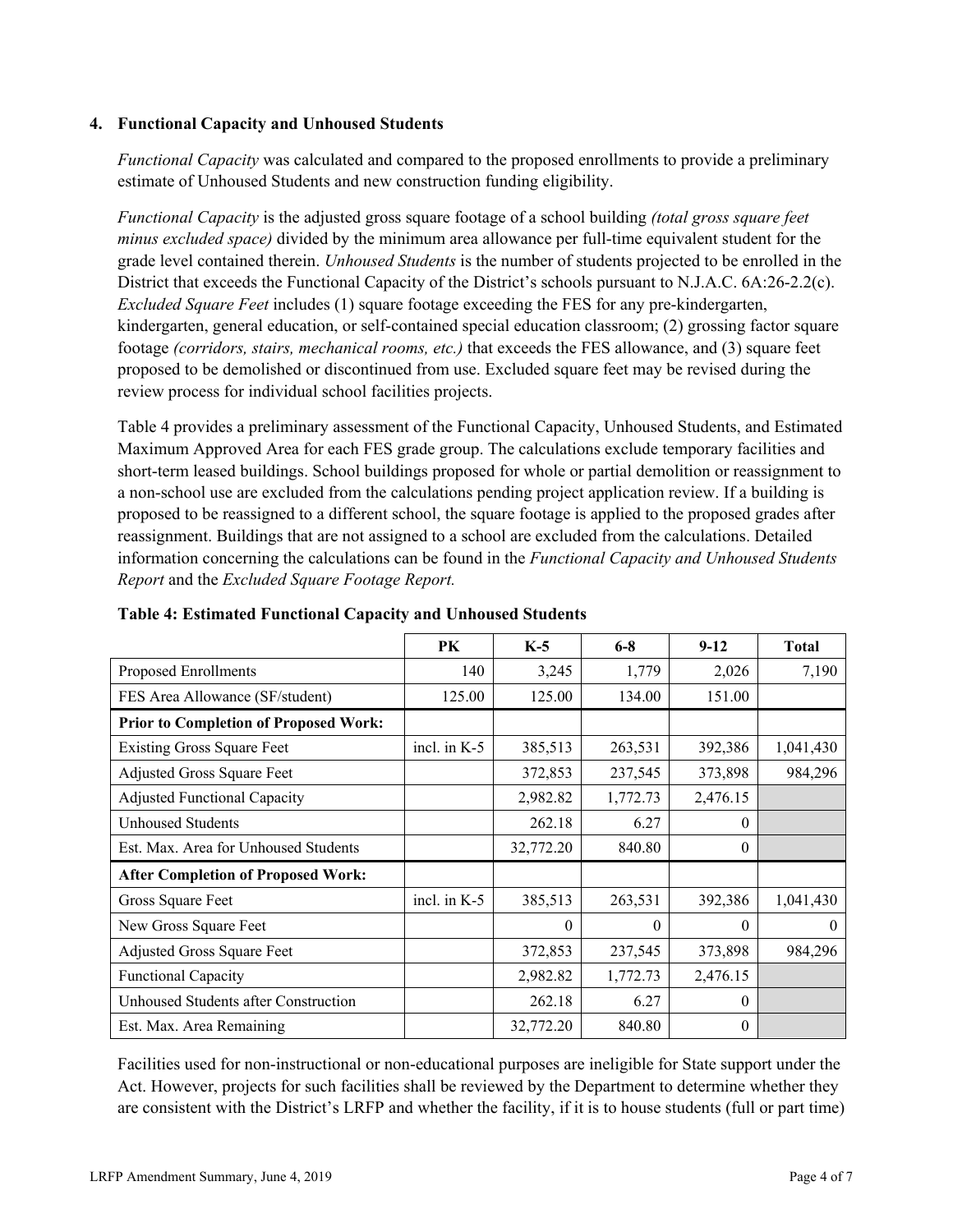conforms to educational adequacy requirements. These projects shall conform to all applicable statutes and regulations.

Estimated costs represented in the LRFP by the District are for capital planning purposes only. The estimates are not intended to represent preliminary eligible costs or final eligible costs of approved school facilities projects.

Considerations:

- The District does not have approved projects pending completion, as noted in Section 1, that impact the Functional Capacity calculations.
- The Functional Capacity calculations *exclude* square feet proposed for demolition or discontinuation for the following FES grade groups and school buildings pending a feasibility study and project review: n/a .
- Based on the preliminary assessment, the District has Unhoused Students prior to the completion of proposed work for the following FES grade groups: K-5, 6-8.
- New construction is proposed for the following FES grade groups: K-5, 6-8.
- **Proposed new construction exceeds the estimated maximum area allowance for Unhoused** Students prior to the completion of the proposed work for the following grade groups: n/a.
- The District, based on the preliminary LRFP assessment, will have Unhoused Students after completion of the proposed LRFP work. If the District is projected to have Unhoused Students, adequate justification has been provided to confirm educational adequacy in accordance with Section 6 of this determination.

**FINDINGS** Functional Capacity and Unhoused Students calculated in the LRFP are preliminary estimates. Preliminary Eligible Costs (PEC) and Final Eligible Costs (FEC) will be included in the review process for specific school facilities projects. A feasibility study undertaken by the District is required if building demolition or replacement is proposed per N.J.A.C. 6A:26-2.3(b)(10).

# **5. Proposed Work**

The District assessed program space, capacity, and physical plant deficiencies to determine corrective actions. Capital maintenance, or *"system actions,"* address physical plant deficiencies due to operational, building code, and /or life cycle issues. Inventory changes, or *"inventory actions,*" add, alter, or eliminate sites, site amenities, buildings, and/or rooms.

The Act (N.J.S.A. 18A:7G-7b) provides that all school facilities shall be deemed suitable for rehabilitation unless a pre-construction evaluation undertaken by the District demonstrates to the satisfaction of the Commissioner that the structure might pose a risk to the safety of the occupants even after rehabilitation or that rehabilitation is not cost-effective. Pursuant to N.J.A.C. 6A:26-2.3(b)(10), the Commissioner may identify school facilities for which new construction is proposed in lieu of rehabilitation for which it appears from the information presented that new construction is justified, provided, however, that for such school facilities so identified, the District must submit a feasibility study as part of the application for the specific school facilities project. The cost of each proposed building replacement is compared to the cost of additions or rehabilitation required to eliminate health and safety deficiencies and to achieve the District's programmatic model.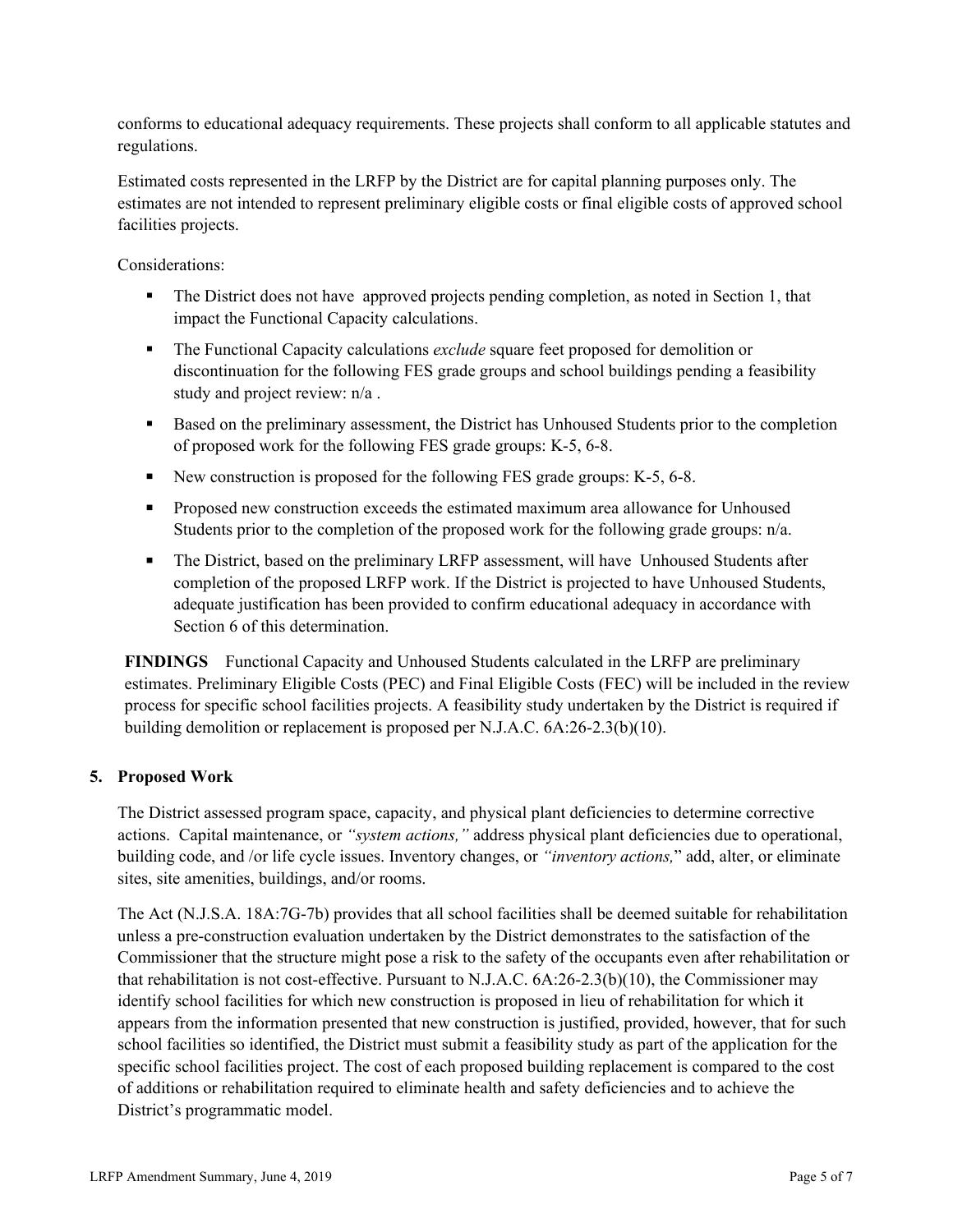Table 5 lists the scope of work proposed for each school based on the building(s) serving their student population. Detailed information can be found in the LRFP website reports titled *"School Asset Inventory," "LRFP Systems Actions Summary," and "LRFP Inventory Actions Summary."*

With the completion of the proposed work, the following schools are proposed to be eliminated:  $n/a$ ; the following schools are proposed to be added: n/a.

| <b>Proposed Scope of Work</b>                                                                  | <b>Applicable Schools</b>         |
|------------------------------------------------------------------------------------------------|-----------------------------------|
| Renovation only (no new construction)                                                          |                                   |
| System actions only (no inventory actions)                                                     | Parsippanny High School (050)     |
|                                                                                                | Parsippany Hill High School (053) |
|                                                                                                | Brooklawn Middle School (055)     |
|                                                                                                | Central Middle School (060)       |
|                                                                                                | Eastlake Elementary School (062)  |
|                                                                                                | Intervale Elementary School (064) |
|                                                                                                | Knollwood Elementary School (065) |
|                                                                                                | Lake Hiawatha School (070)        |
|                                                                                                | Lake Parsippany School (080)      |
|                                                                                                | Littleon Elementary School (090)  |
|                                                                                                | Mount Table School (100)          |
|                                                                                                | Northvail School (103)            |
|                                                                                                | Rock Meadow School (107)          |
|                                                                                                | Try Hills School (120)            |
| Existing inventory actions only (no systems actions)                                           | n/a                               |
| Systems and inventory changes                                                                  | n/a                               |
| <b>New construction</b>                                                                        |                                   |
| Building addition only (no systems or existing inventory actions)                              | n/a                               |
| Renovation and building addition (system, existing inventory,<br>and new construction actions) | n/a                               |
| New building on existing site                                                                  | n/a                               |
| New building on new or expanded site                                                           | n/a                               |
| Site and building disposal (in addition to above scopes)                                       |                                   |
| Partial building demolition                                                                    | n/a                               |
| Whole building demolition                                                                      | n/a                               |
| Site and building disposal or discontinuation of use                                           | n/a                               |

**Table 5. School Building Scope of Work**

**FINDINGS** The Department has determined that the proposed work is adequate for approval of the District's LRFP amendment. However, Department approval of proposed work in the LRFP does not imply the District may proceed with a school facilities project. The District must submit individual project applications with cost estimates for Department project approval. Both school facilities project approval and other capital project review require consistency with the District's approved LRFP.